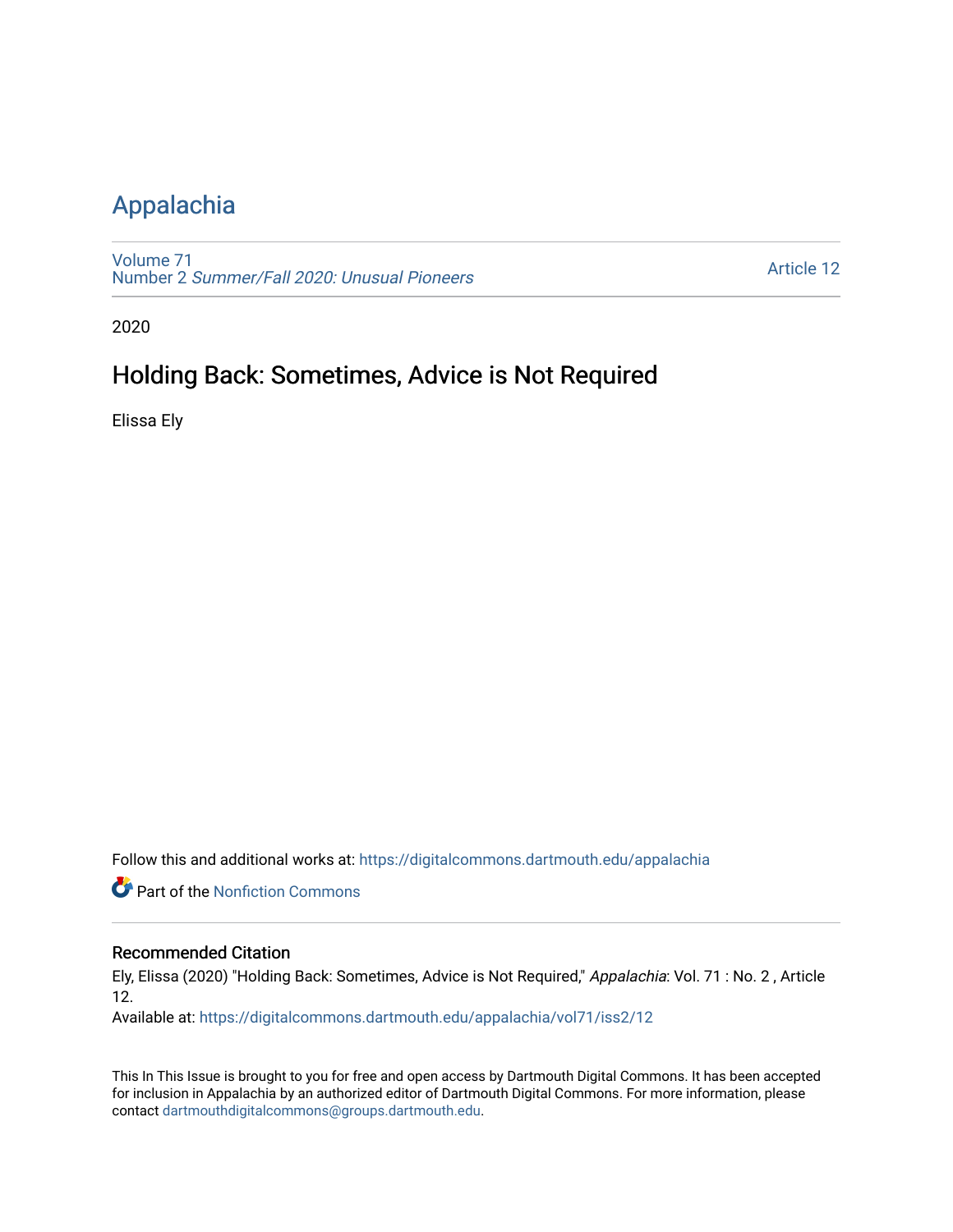## Holding Back

*Sometimes, advice is not required*

Elissa Ely

THE DOG AND I WERE CLIMBING UP THE MANNING TRAIL ON THE WAY  $\perp$  to Firescrew Mountain. We were somewhere between the trailhead and the first view when we came upon about a dozen and a half young teenagers resting on rocks. It looked like a year-end class trip with the usual divisions of temperament. Some seemed forthrightly cheerful, some resigned, and a few already grumpy. There were bottles of water and lunch bags, and I thought I glimpsed a couple of hiking poles, which were actually GoPro Selfie Sticks.

This route up Firescrew and over Mount Cardigan, in central New Hampshire, is so familiar to us it resembles a set of steps we ourselves have laid down: the log crossing before ledges begin; the slight rock hop before the first view; the "chute," which is worrisome when wet (as it was on this late spring day); the ridge where vistas follow across. We come as often as we can—5.6 moderate miles we plan to grow old with.

The teens seemed in no hurry as we passed, and the dog followed me with reluctance. She would much have preferred to stay with them; some were already opening their lunches, which is her criterion for a good trip.

—Hey, can I take a picture with that dog? a boy called, in an accent I didn't recognize.

—Where are you headed? I said.

—Up this . . . Hey, what's this place called? The girl who answered wore fist-sized hoop earrings that, under the circumstances, looked a little hazardous. She too had an accent I did not recognize.

—Mount Cardigan, someone answered.

—Mount Cardigan, she said.

By the time they caught up to us at the first view, a few were panting, and a sense of diminished good humor was in the air. Emerging from their center, a young man appeared to be in charge. He approached politely.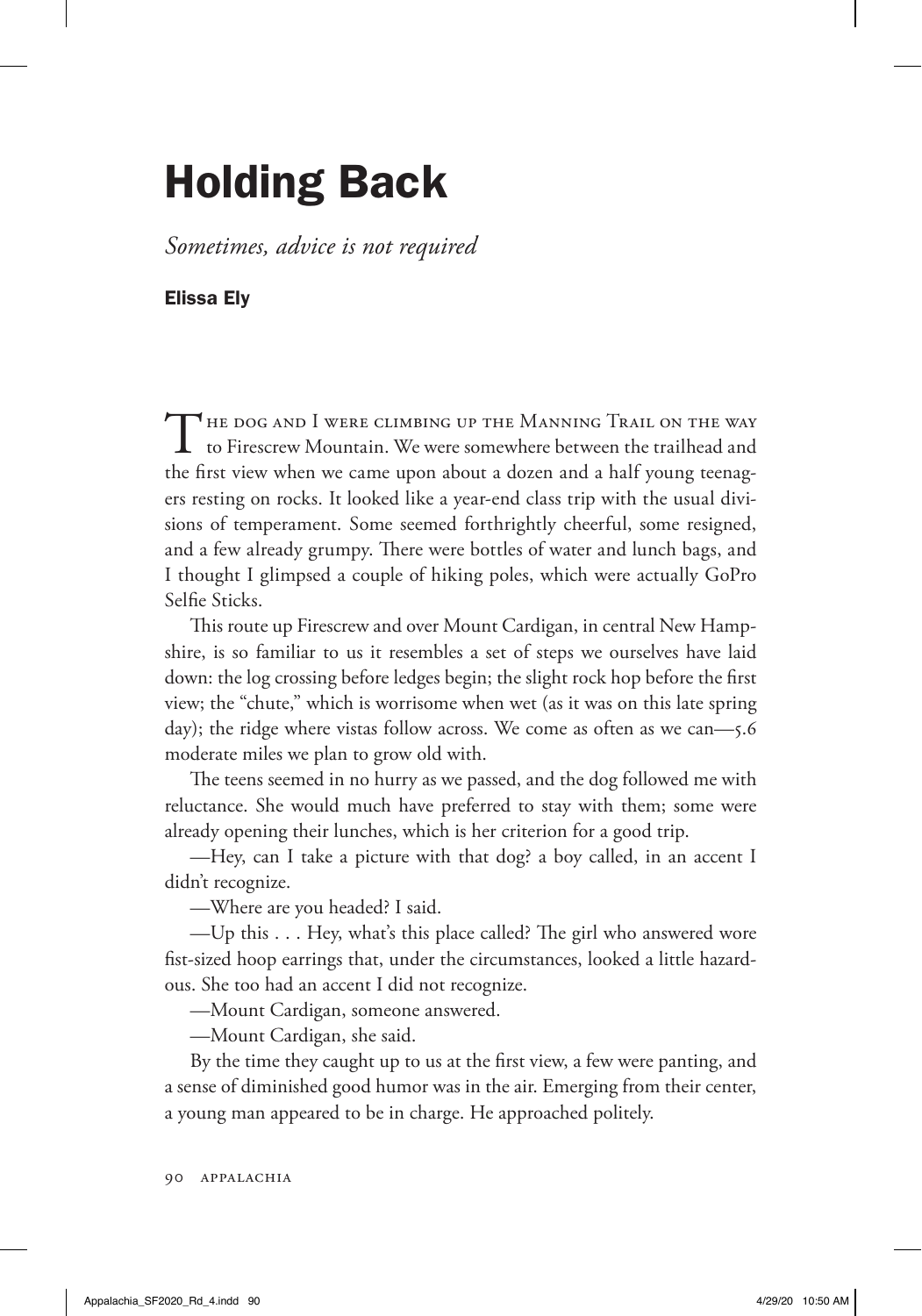—We've never been here before, he said, holding out a map. —Could you tell us how far we've come?

Is there anything so pleasant, so benevolent, so whole-hearted in this life as giving advice? What quantities of it we have to offer! Solicited is preferable, but any kind will do. Here was an outright gift to an advisor: a group without much experience on mountains, and probably not so much in life, either. I showed him where we were—about one-third of the way along the loop and then proceeded to the satisfying part of the interaction.

—These rocks get a little rough when it's been raining, I began. I was warming up and ready to hold forth on the hazards of wet rock when he interrupted.

—The kids are nervous, he said, sounding a little nervous himself. —It's their first hike. Maybe we'll take a vote about turning around.

A metaphorical hill becomes a mountain for many reasons, and the smallest hike can have its traumas. If they were inexperienced and already unhappy, it spoke badly for the challenges ahead. Turning back was the best choice—and yet, every once in a while (to my surprise), I manage to restrain myself from clarifying it. Maybe it's because the best advice is the most subtly offered. Instead, I agreed that voting was a good idea.

We left them to their democratic process and continued over a small pool, up the chute across the cloud-driven Firescrew ridge and down into the forest



*The vista between Firescrew Mountain and Mount Cardigan in Alexandria, New*  Hampshire: dramatic, challenging, somehow comforting. KEN GALLAGER/WIKIMEDIA COMMONS